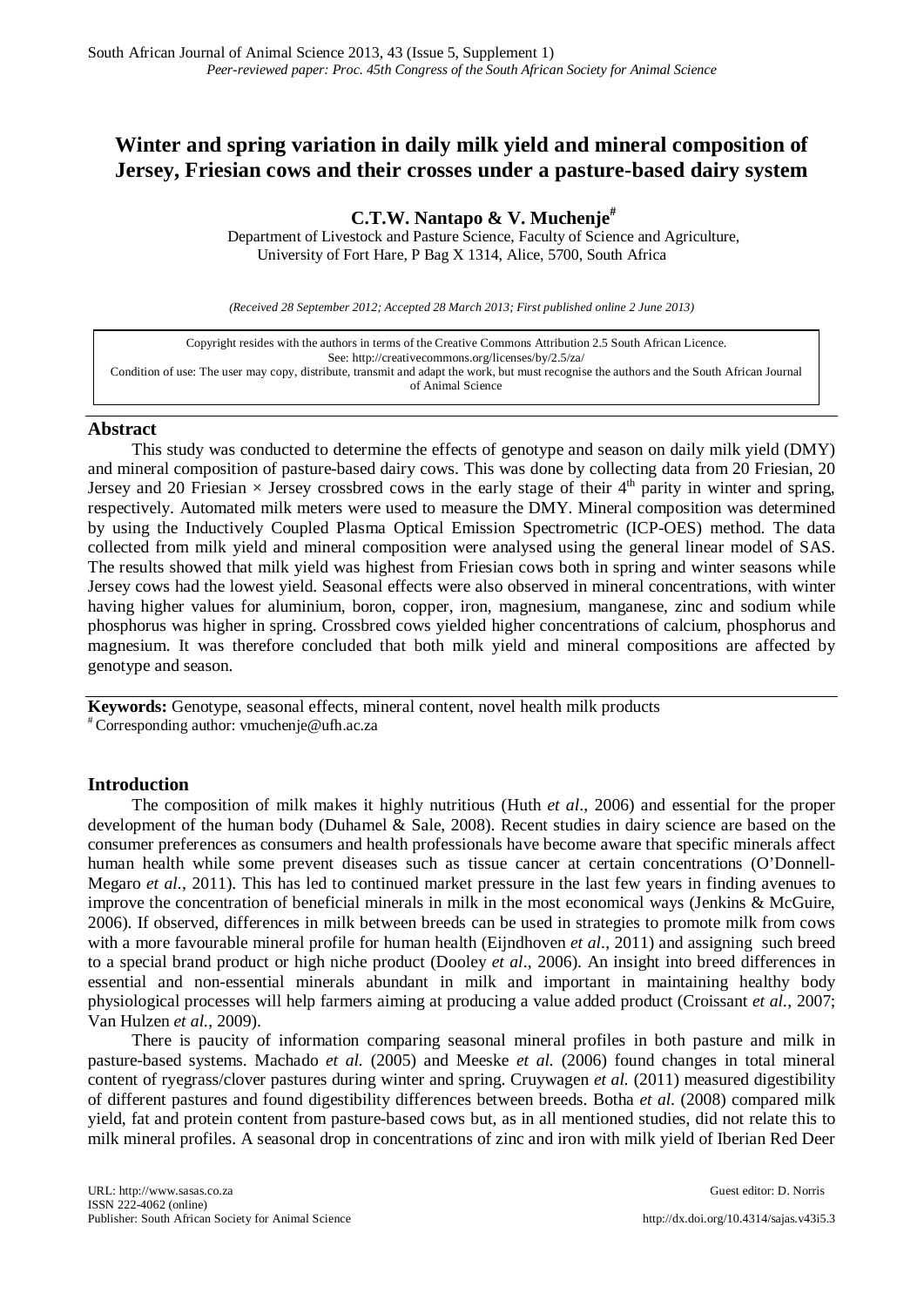was observed by Gallego *et al.* (2006). Such seasonal differences can be used in promoting health improving dairy products. As such, Schonfeldt *et al.* (2012) highlighted the need for country-specific data on milk mineral composition to improve the overall product. The objective of the present study was to determine the effect of genotype and season on mineral composition of pasture-based Friesian and Jersey and Friesian-Jersey crossbred cows.

## **Materials and Methods**

The study was conducted at the University of Fort Hare Dairy Trust farm located in Alice which is 120 km from East London along the eastern coastline. The geographical location of the farm is  $32.8^{\circ}$  S and  $26.9^{\circ}$ E and lies 520 m above sea level. The vegetation around the farm is False Thornveld. The weather is divided into spring (hot-dry) (August-October), summer (hot-wet) (November-January), winter (cool-dry) (May-July) and autumn (post-rainy) (February-April) seasons. An average of 480 mm of annual rainfall is mostly received in the summer season while the temperature averages 19.2 ºC. The area is generally flat and the soils are mostly shale and mudstone derived. Approximately 200 ha of the farm is divided into 36 paddocks, covered by high yielding perennial rye grass, *Lolium multiflorum* intersown with clover cultivar, *Trifolium repens* at a ratio of 4 : 1.

Data were collected from Jersey ( $n = 20$ ), Holstein Friesian ( $n = 20$ ) and Jersey  $\times$  Holstein Friesian (n = 20) winter calving, randomly selected and clinically healthy dairy cows from a herd of 850 cows. All study cows used in the present study were in the 4<sup>th</sup> parity. The cows were managed as one herd and water and pasture were provided *ad libitum*. Cows were supplemented with a grain-based concentrate during milking based on previous day yield. Silage was also fed during the evening in troughs. Milk sampling was done in winter (cool-dry) and spring (hot-dry). A representative sample was drawn from in-line milk meters from each cow into sterile 100 mL vacucontainers. No milk-letting agent was administered. Milk samples were immediately stored on ice in the field before transferring them to laboratory in less than 30 minutes. The milk samples were then stored at -20 ºC pending further analysis. Aseptic techniques were employed when collecting samples to minimise contamination. Average yield was compiled using the electronic package, Afifarm V 3.05ET3 R (2007 Test version- Limited Edition), a component of the 60-stall rotary milking system (Waikato Milking systems, New Zealand) from morning and afternoon milking.

For the determination of all minerals, 0.5 g of freeze-dried milk samples was digested with concentrated nitric acid (HNO<sub>3</sub>) and perchloric acid (HClO<sub>4</sub>) at 200 °C using a Varian 207 Liberty 200 machine. Concentrated nitric acid was added to a freeze-dried milk sample and heated (in an open glass digestion tube in a heating block) to 120 ºC (block temperature). After addition of 30% hydrogen peroxide  $(H<sub>2</sub>O<sub>2</sub>)$  and distilled water to the nitric acid, the samples were digested for 20 minutes before cooling. All samples were digested in duplicate. An aliquot of the digest solution was used for the Inductively Coupled Plasma Optical Emission Spectrometric (ICP-OES) determination of these minerals. The instrument was set up and operated according to the recommended procedures (Chao-Yong & Schulte, 1985). Initially, one of the samples was analysed to determine the approximate level of all the elements, and this information was used to prepare a series of standard solutions to calibrate the instrument for accurate analysis of all the samples. These standards contained all the elements of interest in similar proportions to the samples. All sample solutions (duplicate nitric acid only and duplicate perchloric + nitric acid digests) were analysed for each element, and after rejection of possible outliers, the mean of the remaining values was calculated for each element per given sample.

Mineral concentrations and daily milk yield were analysed using the General Linear Model procedure of Statistical Analysis System (SAS) 2003 were the following model was used:

$$
Y_{ijk} = \mu + B_i + T_j + (B \times T)_{ij} + e_{ijk}
$$

where  $Y_{ijk}$  represents response (milk yield and mineral concentration);  $\mu$  is the mean;  $B_i$  is the effect of genotype; T<sub>i</sub> is effect of season (winter, spring);  $(B \times T)_{ii}$  is interaction between genotype and season and  $e_{iik}$ is the residual error term. Least square means were compared using the PDIFF procedure of SAS.

#### **Results and Discussion**

Milk yield data for Jersey, Friesian and Jersey  $\times$  Friesian cows in winter and spring seasons are shown in Table 1. Friesian cows produced the highest  $(P \le 0.001)$  milk yield in all seasons followed by J×F crosses.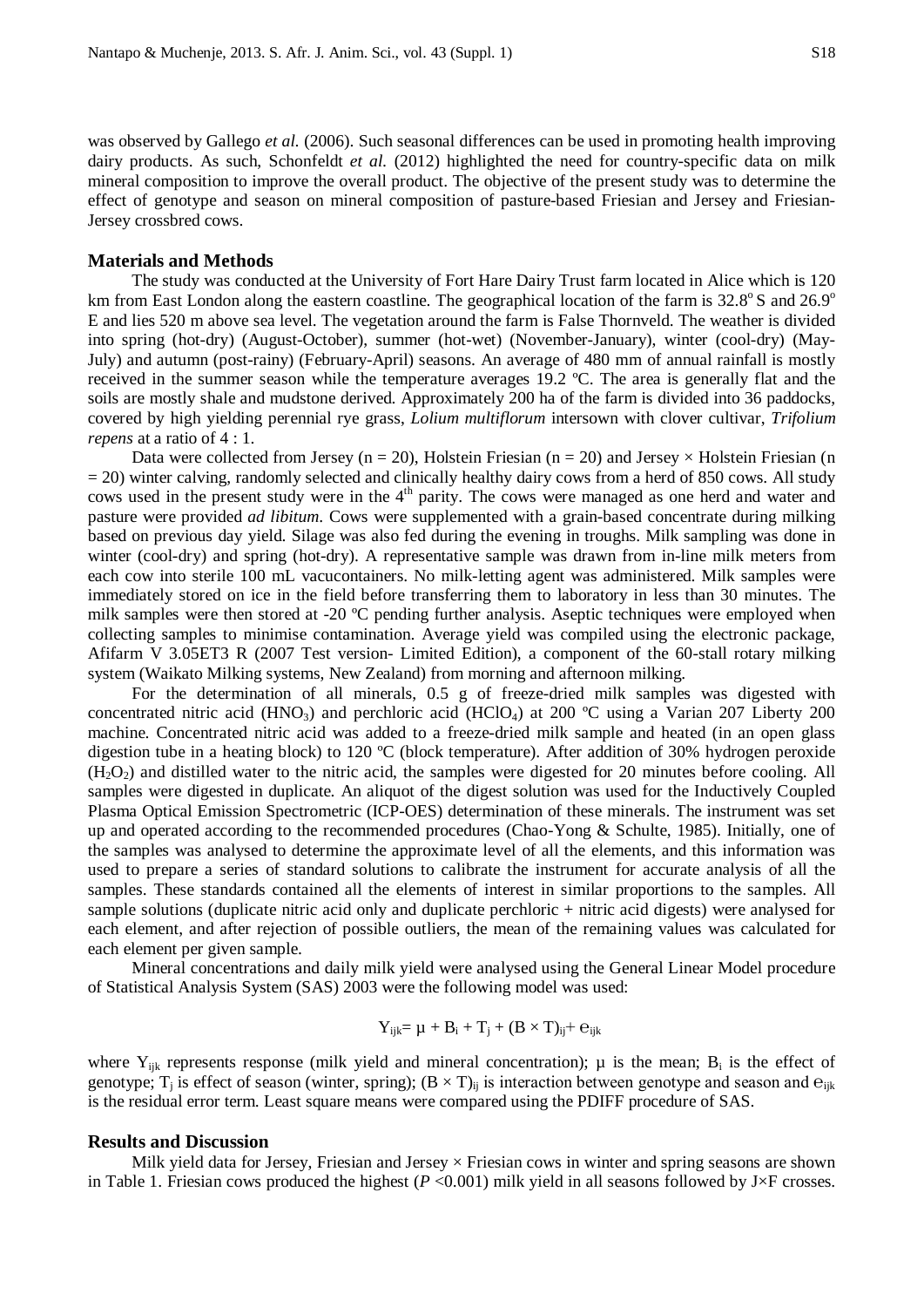Jersey cows were the lowest  $(P < 0.001)$  producers. These results are comparable with 30.5 kg/day observed by Kgole *et al.* (2012) in South African Holstein cattle and a 305 days average of 16.28 kg/day in Jersey cows by Meeske *et al.* (2006). Mostert *et al.* (2003) and Palladino *et al.* (2010) reported a similar trend in production with higher milk yield in Holstein-Friesian cows than in Jersey cows. In the current study, more  $(P \le 0.001)$  milk was produced during the spring (hot-dry) than winter season in all breeds. Dodzi & Muchenje (2012) observed an increased the lying activity in cattle which promotes rumination and increase milk production.

**Table 1** Milk yield between Jersey, Friesian and Friesian  $\times$  Jersey cross in winter and spring (mean  $\pm$  SE)

| <b>Breed</b>                              | Milk Yield (litres/day)                                                | <i>P</i> -value                                             |                   |
|-------------------------------------------|------------------------------------------------------------------------|-------------------------------------------------------------|-------------------|
|                                           | Winter                                                                 | Spring                                                      |                   |
| Jersey<br>Friesian)<br>$J \times F$ cross | $19.3^{\circ}$ +0.38<br>$27.8^b \pm 0.38$<br>$24.5^{\circ}$ $\pm 0.35$ | $22.2^d \pm 0.35$<br>$31.9^a \pm 0.37$<br>$27.1^b \pm 0.34$ | ***<br>***<br>*** |

 $a<sup>bcde</sup>$  Row and column means with different superscripts differ significantly ( $P < 0.001$ ).

 $J \times F$  cross = Jersey  $\times$  Friesian cross.

The present study showed significant differences in concentration of most minerals except calcium and potassium, as shown in Table 2. Milk in spring had lower concentrations of zinc  $(P \le 0.05)$ , copper  $(P \le 0.05)$  $\leq 0.01$ , sodium, magnesium, aluminium, boron, iron and manganese but more ( $P \leq 0.001$ ) abundant phosphorus than milk in winter. The difference in milk mineral concentrations between winter to spring season is due to a "dilution effect" as reported by Guler (2007), which is related to animal feeding behaviour and changes in pasture composition with more succulent, less fibrous (thus ash) material being available for the animal in spring than winter months. This suggests that the animal lags in milk mineral output, which cannot be compensated for by the provided concentrate even with the highest milk yield (Meeske *et al.*, 2006).

|                              |                               | $P$ -value                |  |
|------------------------------|-------------------------------|---------------------------|--|
| Winter<br>Spring             |                               |                           |  |
|                              |                               |                           |  |
|                              |                               | <b>Ns</b>                 |  |
| $1467 \pm 18.3$              | $1501 \pm 17.4$               | <b>Ns</b>                 |  |
| $903^{\mathrm{b}} \pm 16.1$  | $986^a \pm 15.3$              | $***$                     |  |
| $307^{\text{ a}} \pm 6.5$    | $251^b \pm 6.2$               | ***                       |  |
| $95^{\text{a}} \pm 1.5$      | $86^{b} \pm 1.4$              | ***                       |  |
| $1.14^{\text{a}} \pm 0.036$  | $0.43^{b} \pm 0.034$          | ***                       |  |
| $0.20^{\text{ a}} \pm 0.004$ | $0.15^{\mathrm{b}} \pm 0.004$ | ***                       |  |
| $0.20^{\text{ a}} \pm 0.008$ | $0.17^{\mathrm{b}} \pm 0.008$ | $***$                     |  |
| $1.56^{\text{a}} \pm 0.059$  | $0.78^{\mathrm{b}} \pm 0.056$ | ***                       |  |
| $0.07^{\text{ a}} \pm 0.002$ | $0.04^{\mathrm{b}} \pm 0.002$ | ***                       |  |
| $4.56^{\text{a}} \pm 0.105$  | $4.25^{\mathrm{b}} \pm 0.100$ | $\ast$                    |  |
|                              | $1136 \pm 18.5$               | Season<br>$1153 \pm 17.6$ |  |

**Table 2 Seasonal effects on milk mineral concentrations in winter and spring (mean**  $\pm$  **SE)** 

<sup>ab</sup> Row means with different superscripts differ significantly.

Ns: not significant; \* *P* <0.05; \*\* *P* <0.01;*\*\*\* P* <0.001.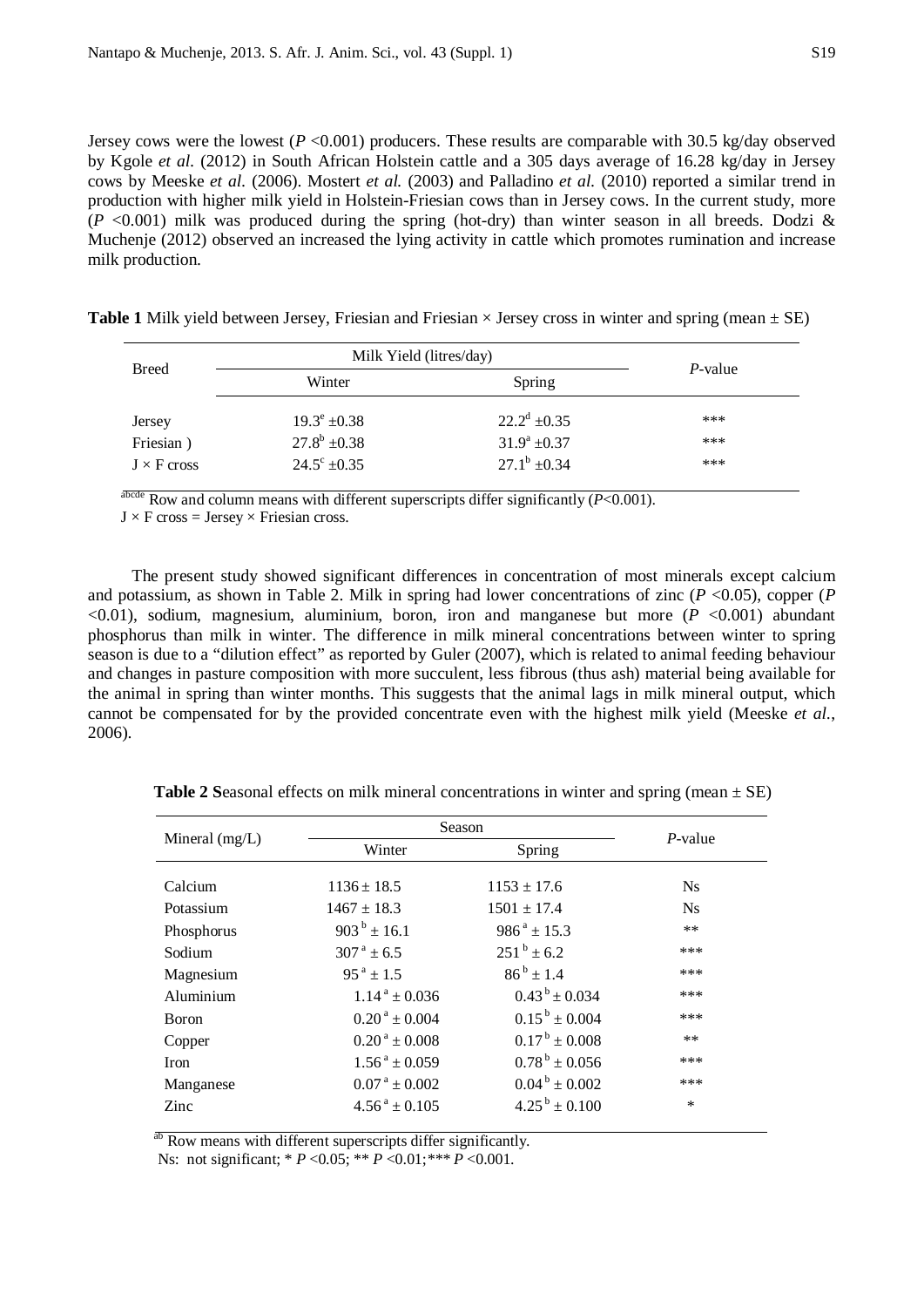There was a significant effect of genotype on calcium, phosphorus and magnesium concentration in milk (Table 3). The present study revealed that Friesian  $\times$  Jersey crosses produced milk with the highest ( $P$ <0.001) calcium, magnesium, aluminium and phosphorus concentrations. Gallego *et al.* (2006) highlighted the positive relationship between magnesium, calcium and phosphorus. These minerals are linked to milk casein, protein and in their physiological functions. Due to effect of heterosis, Friesian× Holstein cows produce more protein in milk (Palladino *et al.*, 2010), therefore an improved concentration of calcium, magnesium and phosphorus follows. Besides improving milk yield farmers can use crossbreeding to improve the quality of milk.

|                  | Genotype                   |                              |                              | $P$ -value     |
|------------------|----------------------------|------------------------------|------------------------------|----------------|
| Mineral $(mg/L)$ | $J \times F$ cross         | Friesian                     | Jersey                       |                |
| Calcium          | $1175^{\text{a}} \pm 21.0$ | $1109^{\mathrm{b}} \pm 22.9$ | $1149^{ab} \pm 22.3$         | $\ast$         |
| Potassium        | $1494 \pm 20.8$            | $1159 \pm 22.7$              | $1499 \pm 22.1$              | N <sub>s</sub> |
| Phosphorus       | $986^a \pm 18.3$           | $918^{b} \pm 20.0$           | $929^{b} \pm 19.5$           | $\ast$         |
| Sodium           | $280 \pm 7.3$              | $270 \pm 8.0$                | $287 \pm 7.8$                | $N_{\rm S}$    |
| Magnesium        | $94^a \pm 1.7$             | $87^{\rm b}$ ± 1.8           | $90^{ab} \pm 1.8$            | $\ast$         |
| Aluminium        | $0.74^{b} \pm 0.041$       | $0.78^{ab} \pm 0.044$        | $0.82^{\text{ a}} \pm 0.043$ | $\ast$         |
| Boron            | $0.17 \pm 0.004$           | $0.17 \pm 0.005$             | $0.17 \pm 0.005$             | <b>Ns</b>      |
| Copper           | $0.18 \pm 0.010$           | $0.17 \pm 0.010$             | $0.20 \pm 0.010$             | $N_{\rm S}$    |
| <b>Iron</b>      | $1.12 \pm 0.067$           | $1.24 \pm 0.073$             | $1.16 \pm 0.071$             | <b>Ns</b>      |
| Manganese        | $0.05 \pm 0.003$           | $0.05 \pm 0.003$             | $0.05 \pm 0.003$             | $N_{\rm S}$    |
| Zinc             | $4.39 \pm 0.119$           | $4.55 \pm 0.130$             | $4.27 \pm 0.126$             | N <sub>s</sub> |

**Table 3** Genotypic effects on milk mineral concentration of Friesian, Jersey and F $\times$ J cross cows (mean  $\pm$  SE)

ab Row means with different superscripts differ significantly  $(P \le 0.05)$ .

Ns: not significant; J x F: Jersey x Friesian.

#### **Conclusion**

The results of the present study indicate that seasonal milk mineral content in Friesian, Jersey and the Friesian  $\times$  Jersey cross under a pasture based dairy system differ. There was an increase in milk yield in the spring season but a reduction in the concentrations of most minerals. Novel health milk product development can be based on the milk mineral composition data.

### **Acknowledgements**

The authors thank Fort Hare Dairy Trust Farm staff, colleagues in the Department of Livestock and Pasture Science, University of Fort Hare for their unwavering support. Special thanks to the Department of Agriculture, Elsenburg Laboratory for mineral analysis and the Govan Mbeki Research and Development Centre for financial support.

## **References**

Botha, P.R., Meeske, R. & Snyman, R., 2008. Kikuyu over-sown with ryegrass; Grazing capacity, milk production and milk composition. Afr. J. Range For. Sci. 25 (3), 103-110.

- Chao-Yang, L.H. & Schulte, E.E., 1985. Digestion of plant tissue for analysis by ICP emission spectroscopy. Comm Soil. Sci. Plant Ana. 16, 943-958.
- Croissant, A.E., Washburn, S.P., Dean, L.L. & Drake, M.A., 2007. Chemical properties and consumer perceptions of fluid milk from conventional and pasture-based production systems. J. Dairy Sci. 90, 4942-4953.